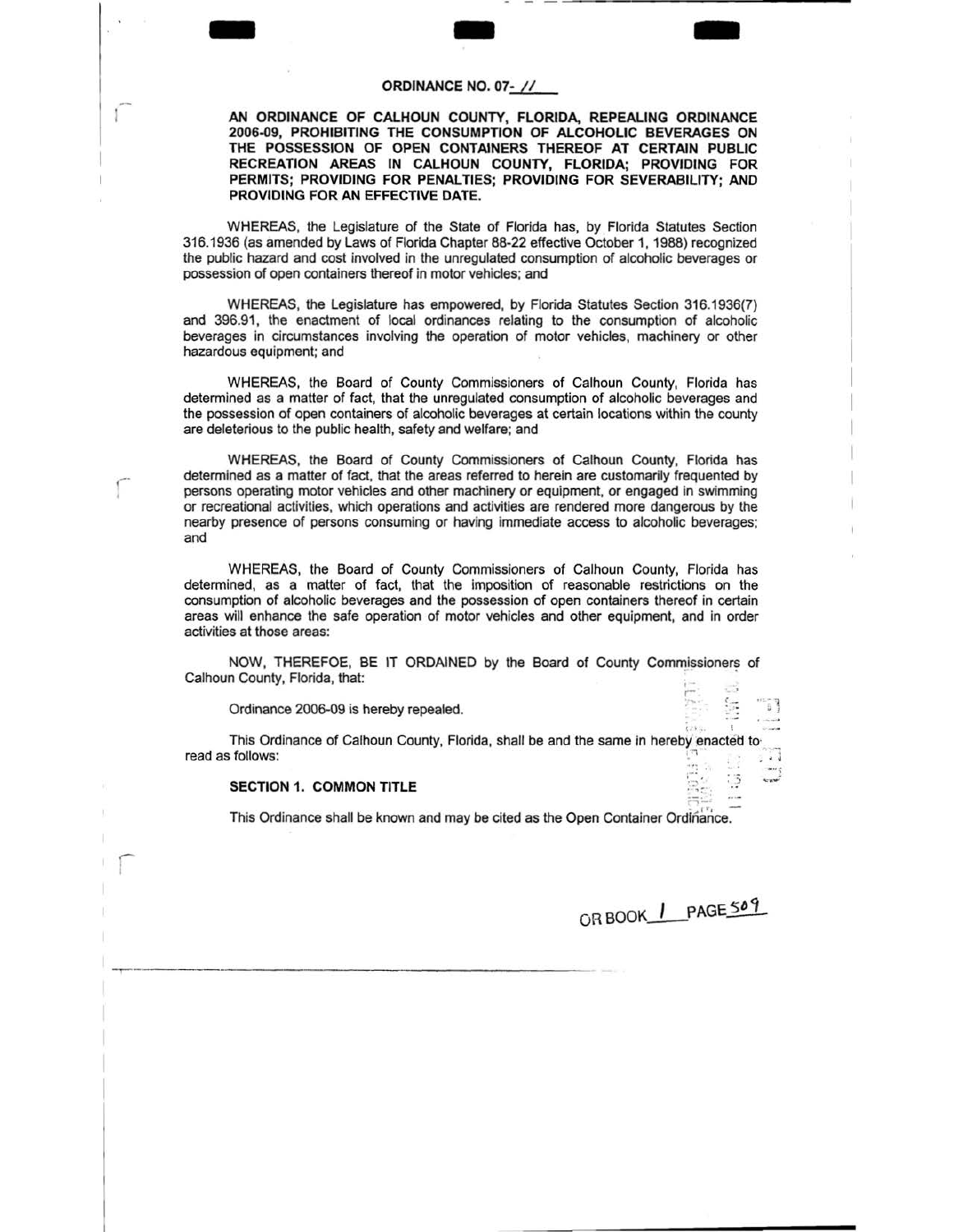#### **SECTION 2. DEFINITIONS**

- A. "Open Container" shall mean any container which is immediately capable of being consumed from, or the seal of which has been broken.
- B. "Public Property" shall include all property owned by Calhoun County, Florida, described in Exhibit "A" annexed hereto.
- C. "Permit" shall mean a permit issued by the Board of County Commissioners of Calhoun County, Florida.

#### **SECTION 3.**

r I

r

r

It shall be unlawful for any person to possession, and no personal shall possess, any open container of an alcoholic beverage on any public property as herein defined unless a permit has previously been issued to allow the consumption of alcoholic beverages on said property.

#### **SECTION 4.**

It shall be unlawful for any person to consume, and no person shall consume, any alcoholic beverages on any public property as herein defined unless a permit has previously been issued to allow the consumption of alcoholic beverages on said property.

#### **SECTION 5. PERMITS**

The Board of County Commissioners of Calhoun County, Florida may issue temporary permits, which allow the consumption and possession of alcoholic beverages on "public property". Said permit shall be temporary in nature and shall be issued in the sole discretion of the Board of County Commissioners. In order to have said permit issued, the permit must be applied for from the Clerk of Court. The consumption of Alcoholic beverages must be legal under Florida Law. The applicant shall provide proof of insurance with an alcohol endorsement and must provide security from a licensed security company or off-duty sheriff's deputy.

#### **SECTION 6. PENALTIES**

Any person who violates any provision of this ordinance shall be guilty of a misdemeanor of the second degree, punishable as provided by general law.

#### **SECTION 7. SEVERABILITY AND REPEALER**

If any section, subsection, paragraph, sentence, clause, or phrase of this ordinance is held, for any reason, to be unconstitutional, void, or invalid by any court of competent jurisdiction, the validity of the remaining portion of the ordinance shall not be affected thereby. All other ordinances or portion or ordinances in force at the time this ordinance becomes effective, which are in conflict with any provision hereof, shall be deemed to have been repealed and are repealed to the extent of any such conflict; otherwise to remain in full force and effect.

2

- .. -

OR BOOK / PAGE 510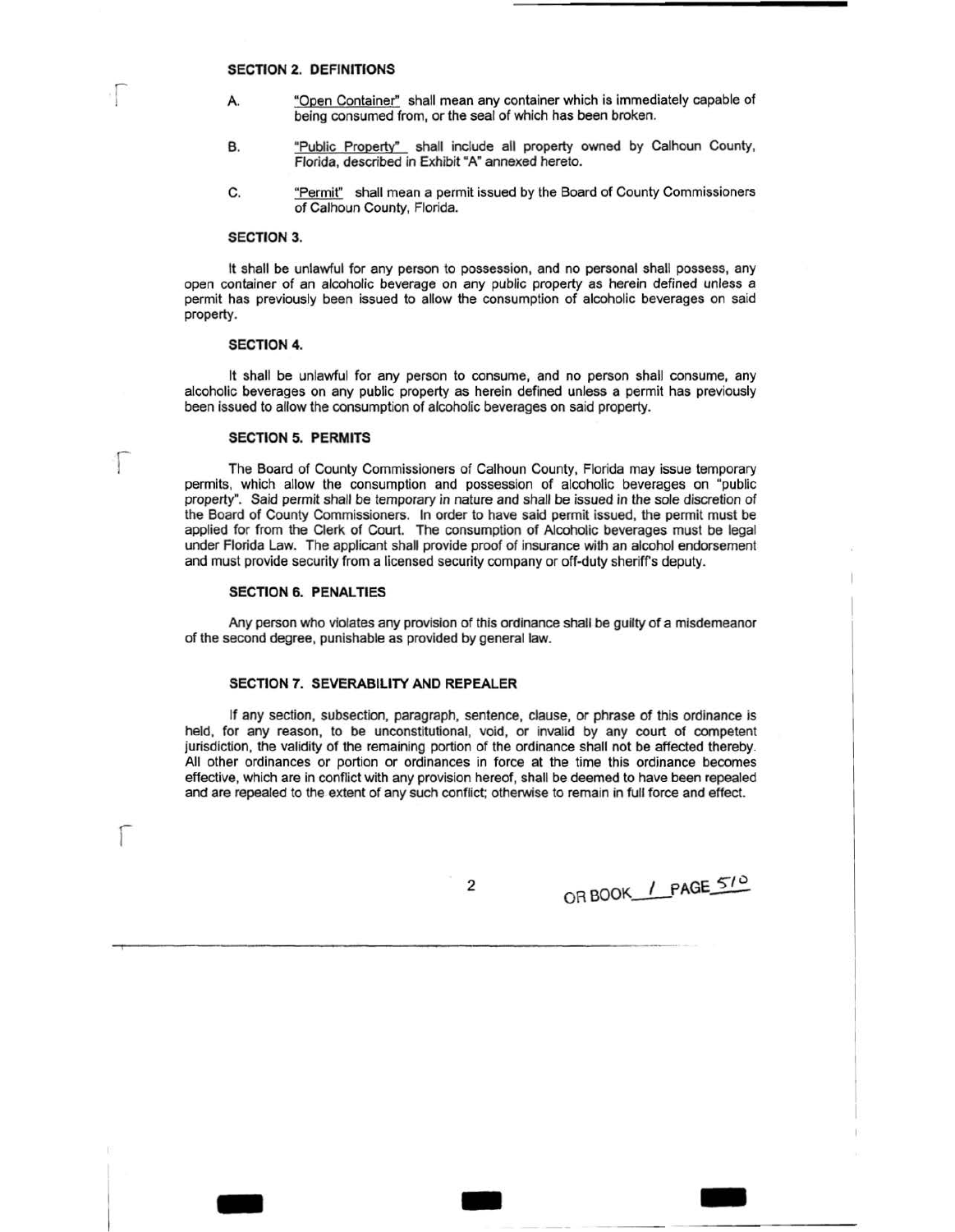# SECTION & EFFECTIVE DATE **SECTION 8. EFFECTIVE DATE**

This ordinance shall take effect up[on being enacted and duly filed with the Florida Secretary of State.

The foregoing ordinance was adopted by vote of  $\frac{4}{100}$  to  $\frac{0}{100}$ . by the Board of County Commissioners of Calhoun County, Florida, after due notice and publication and on motion, second and discussion, in the meeting of December 18, 2007.



BOARD OF COUNTY COMMMISSIONERS, CALHOUN COUNTY, FLORIDA

BY: **Chairman** 

ATTEST:

r

L Munic Clerk

 $\overline{3}$  OR BOOK  $\overline{1}$  PAGE  $\overline{5/1}$ .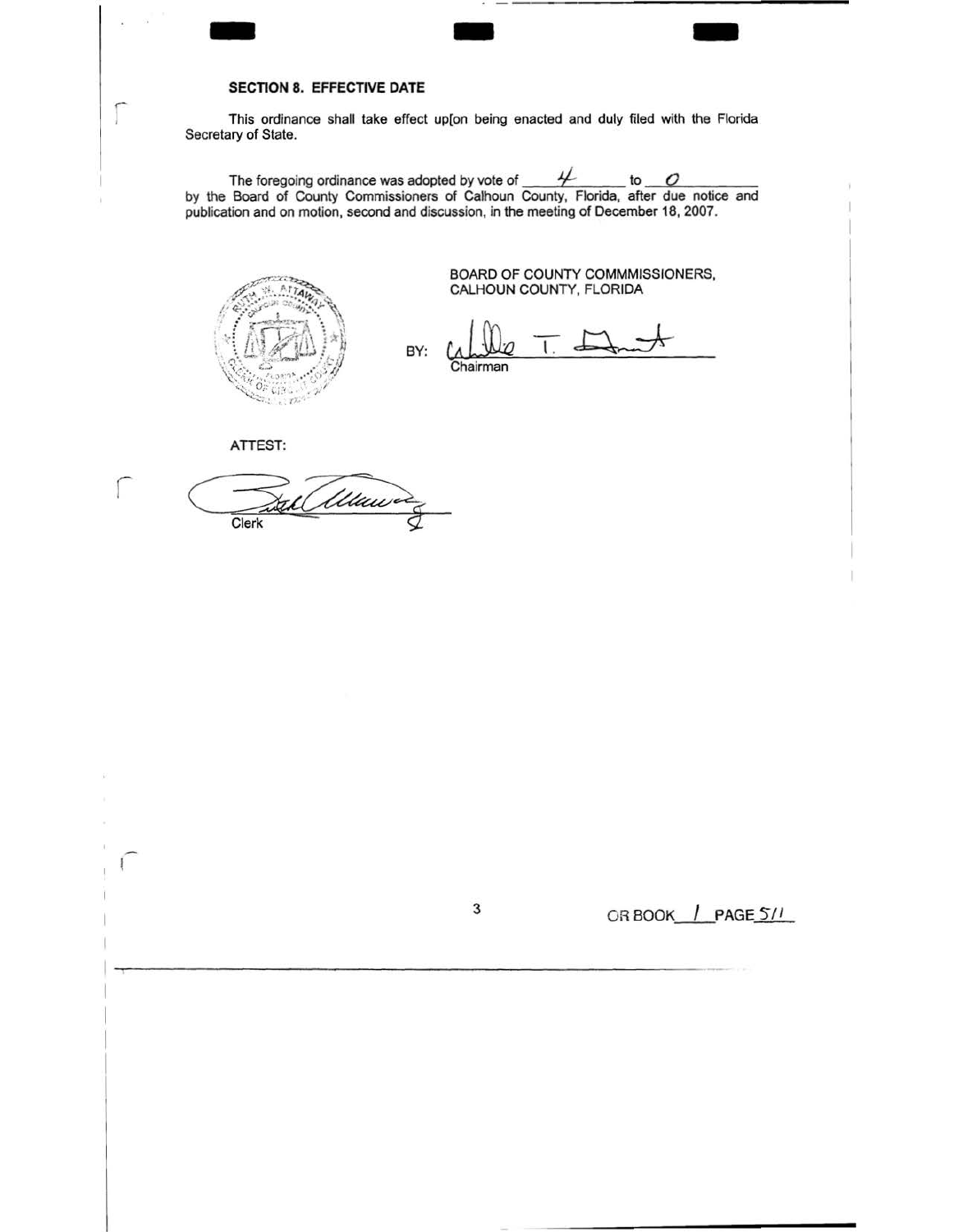### **EXHIBIT "A"**

### **CALHOUN COUNTY PARKS**

|  | <b>NAME</b>                                                     | <b>SECTION</b> | <b>TOWNSHIP</b> | <b>RANGE</b> |
|--|-----------------------------------------------------------------|----------------|-----------------|--------------|
|  | Chipola River Park                                              | 06             | 1 South         | 9 West       |
|  | Stone's Landing<br><b>Cypress Creek</b><br>Oak Grove            | 12             | 3 South         | 10 West      |
|  | Sam Atkins Park                                                 | 30             | 1 North         | 8 West       |
|  | Ocheessee Landing                                               | 07             | 2 North         | 7 West       |
|  | John Redd Landing                                               | 07             | 1 North         | 8 West       |
|  | Johnny Boy Landing                                              | 19             | 2 North         | 9 West       |
|  | Parrish Lake Landing #1                                         | 14             | 1 North         | 8 West       |
|  | Parrish Lake Landing #2                                         | 15             | 1 North         | 8 West       |
|  | <b>Henderson Mill</b>                                           | 18             | 2 North         | 8 West       |
|  | 4 Mile Creek Park                                               | 31             | 1 North         | 9 West       |
|  | C. W. Shelton Park                                              | 36             | 2 North         | 10 West      |
|  | Lamb Eddy Landing                                               | 08             | 1 North         | 9 West       |
|  | <b>Pine Island Volunteer Fire</b><br>Department/Voting Precinct | 21             | 1 North         | 8 West       |
|  | Red Oak Volunteer Fire<br>Department/Voting Precinct            | 16             | 1 North         | 9 West       |
|  | West End Volunteer Fire<br>Department/Voting Precinct           | 31             | 1 North         | 9 West       |
|  | <b>County Road Yard</b>                                         | 31             | 1 North         | 8 West       |
|  | Scotts Ferry Volunteer Fire<br>Department                       | 21             | 2 South         | 9 West       |
|  | Kinard Volunteer Fire Dept./<br><b>Community Center</b>         | 33             | 2 South         | 10 West      |

 $\Gamma$ 

 $\int$ 

 $-$  -  $-$ 

4 OR BOOK PAGE 512